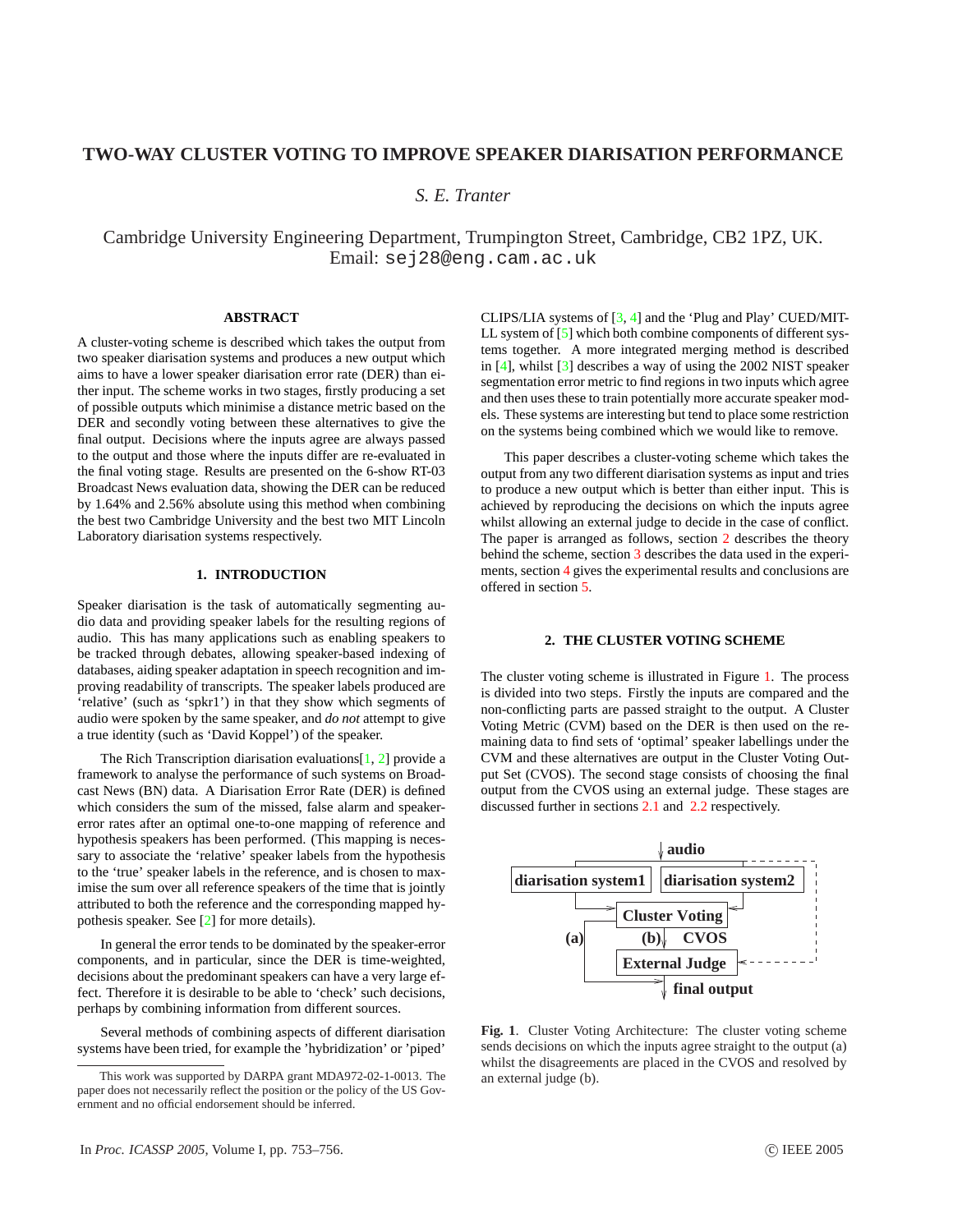#### <span id="page-1-0"></span>**2.1. Generating the Cluster Voting Output Set**

The stages of the CVOS generation are as follows:

- 1. Form a common base segmentation from the two inputs, such that no input speaker changes in any base segment.
- 2. Resegment the data to 'tie' together those base segments which have the same speaker label in input-1 *and* the same speaker label in input-2.
- 3. Pass non-conflicting resegments directly to the final output.
- 4. Generate independent supergroups of the remaining resegments.
- 5. Form sets of speaker labellings which minimise the cluster voting metric (CVM) for each supergroup.

These steps are explained in more detail below and illustrated in Figure 2.



**Fig. 2**. First steps in the CVOS generation. Base segments are formed which contain no speaker change in either input. Resegments are formed which tie together those segments with a single speaker label in input-1 and a single speaker label in input-2. Here  $R3 = \{S3/S5\}$  and  $R5 = \{S6/S9\}$ . Nonconflicting resegments are passed to the output whilst the others are grouped into independent supergroups. Here {A2/B3} do not overlap with any other speakers and hence form output OP1, whilst {R1/R2/R4}≡{A1/A3/B1/B2} form G1 and  ${R5/R6/R7} \equiv {A4/A5/B4/B5}$  form G2. This reduces the number of *all possible* clusterings of the base-segments for this example from Bell $(9) = 21, 147$  to  $2 \times$  Bell $(3) = 10$ .

Firstly a common base segmentation is made by dividing up the data as necessary to ensure there is no speaker change for either input in any base segment.<sup>1</sup> This simplifies the calculation of overlap time between the different clusterings, since each segment can be represented by its duration and input speaker-ids alone.<sup>2</sup>

*Resegments* are then formed by associating groups of base segments together which have a common speaker label in input-1 and a common speaker label in input-2. This is effectively the same as making new speaker labels which are the concatenation of the two input labels for each segment, and accumulating the durations for each of these *new* resegment speaker labels. No other restriction (such as one of temporal adjacency) is used to define the resegments, and no decision is made about the final speaker label of their base-segments other than to ensure they will have the same

speaker-id in the final output. This usually significantly reduces the number of 'segments' to be considered - thus reducing the computational complexity. For example, this reduces the number of 'segments' from 869 to 162 in Expt. 1 (section [4.1\)](#page-2-0) and from 557 to 303 in Expt. 2 (section [4.2\)](#page-3-0).

Any resegments which are non-conflicting (in that there is no base segment which has the same input speaker-id as the resegment for either input, but which is not itself in the resegment) are passed directly to the output with a single unique speaker-id for the resegment. This reduces the complexity further (removing 71 out of 162 resegments in Expt. 1 and 48 out of 303 in Expt. 2).

The speaker-ids of some groups of resegments may be independent of other groups. For example, if the clustering has been done gender dependently, there will never be any overlap between male and female speaker-ids and thus these two groups can be treated separately. It is possible to find these independent *'supergroups'* of resegments automatically (see [[6\]](#page-3-0) for details) and subsequently processing them separately reduces the computational complexity further. For the example in Figure 2 this reduces the number of all possible clusterings of resegments from Bell(6)=203 to  $2xBell(3)=10$ .

Finally, sets of speaker labellings are formed which minimise the Cluster Voting Metric (CVM) for each supergroup. This metric is the sum of the DERs from the output to both inputs and reduces to the same as maximising the sum of the overlap between the output speaker labels and the speaker labels of both inputs under the optimum one-to-one speaker mappings performed in the DER calculation, if there is a common input segmentation. When the difference between the inputs is relatively small, it is possible to generate all possible speaker labels for the resegments and score them to find the CVOS exhaustively (see [[6\]](#page-3-0) for details), but it is also possible to generate the CVOS members directly from the optimum speaker mapping between the two inputs.

Mapping the inputs leads to a speaker mapping which is either *'good'* (the input-1 speaker is mapped to the input-2 speaker), *'bad'* (the input-1 speaker is mapped to a different input-2 speaker) or *'null'* (either the input-1 or the input-2 speaker is not mapped). A single unique speaker-id can be assigned to each 'good' mapping. A 'bad' mapping produces two alternatives, namely those corresponding to the mapped input-1 id or the input-2 id. The 'null' mappings are more complicated but usually give rise to two alternatives. The first is from the mapped input-id which is not null, whilst the second is either a new (unseen) id or is from the input-id which is mapped to null, depending on whether the id has already been seen in that particular member of the CVOS. Further alternatives also arise if a supergroup contains both input-1 and input-2 speaker-ids which are not mapped.

The overall CVOS is formed from the outputs from all the supergroups. Further simplifications can be applied when generating the final CVOS. For example, giving a single speaker-id to the resegments in supergroups of less than a critical duration can reduce the complexity without detrimentally affecting the output, since the DER is time-weighted and thus supergroups with a small duration seldom impact on the final score. (See [[6\]](#page-3-0) for an example). Alternatively, if the two inputs are very different, one can allow only the labellings corresponding to the two inputs to be passed into the CVOS for a given supergroup thus effectively enforcing an upper-bound on the size of CVOS for each supergroup, hence preventing complexity problems in the subsequent judging stage.

<sup>1</sup>Diarisation systems are assumed not to output overlapping speakers.

<sup>&</sup>lt;sup>2</sup>For both experiments reported in this paper the two inputs were generated using different clustering schemes after the Cambridge or MIT-LL base segmentation respectively, so this stage was not necessary.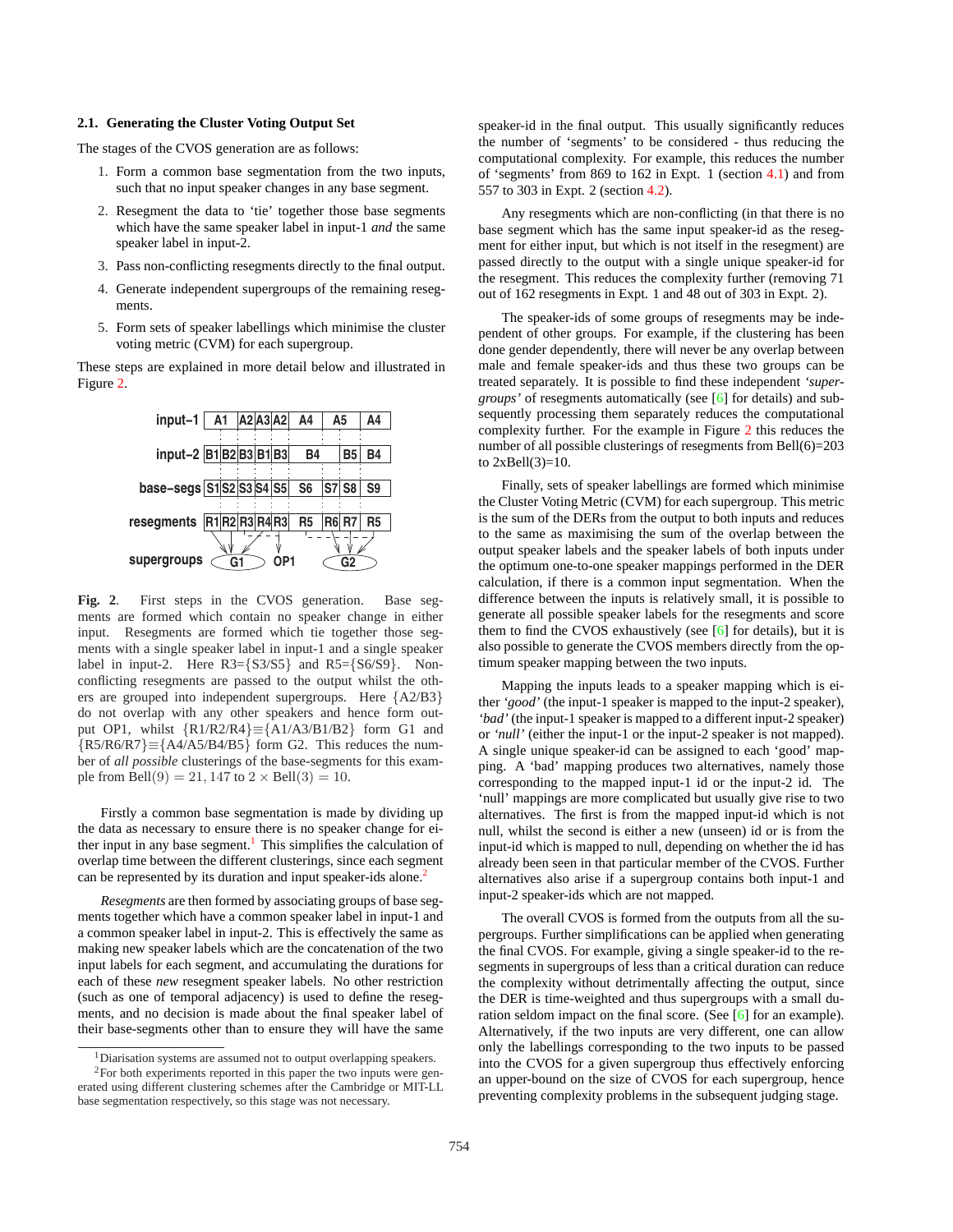#### <span id="page-2-0"></span>**2.2. Judging the Cluster Voting Output Set**

Once the CVOS has been generated a method of choosing the final output must be defined. For the two input case, using confidence scores on the inputs would simply result in the input with the highest confidence being output directly (although this method could be used when there are more than two inputs). Alternative strategies include simple schemes such as assigning the resegments in a supergroup all the same or all different speaker-ids depending on the size of the supergroup, or just picking a member of the CVOS at random, or more mathematically based methods such as using the Bayes Information Criterion (BIC). Here two BIC-based schemes are investigated.

#### *2.2.1. Standard BIC Model Selection*

The Bayes Information Criterion gives a log likelihood of the data,  $\mathcal{L}$ , which is penalised in proportion to the number of parameters in the model:[\[7\]](#page-3-0)

$$
BIC = \mathcal{L} - \frac{1}{2}\alpha \# M \log N \tag{1}
$$

where  $\#M$  is the number of free parameters, N the number of data points and  $\alpha$  the tuning parameter. If K clusters are each modelled using Gaussian(s) of dimension d which have  $N_i$  frames and a covariance  $S_i$  then maximising (1) is the same as minimising:<br> $BMIN = \begin{bmatrix} K & N \ \end{bmatrix} \begin{bmatrix} S & N \end{bmatrix} + \alpha KP \log N$ 

$$
BMIN = \left[ \sum_{i=1}^{N} N_i \log(|S_i|) \right] + \alpha KP \log N \tag{2}
$$

where  $P = [0.5d(d+1) + d]$  for a full covariance Gaussian, or  $[2dG + G - 1]$  for a G-mixture diagonal covariance GMM.

For a given member of a supergroup CVOS, a model is made for each output speaker-id. The BMIN value for this set of models given the data segments is then calculated. The final output chosen for the supergroup is the CVOS member which produces the lowest BMIN. The overall output is then simply the concatenation of the final outputs from the (independent) supergroups.

#### *2.2.2. Equal Parameter BIC Model Selection*

An alternative BIC-based strategy removes the need for the tunable  $\alpha$  parameter by ensuring all the model sets being judged contain the same number of free parameters $[8]$ . For example, consider whether to split a parent cluster into two children. A model is built for the children with  $M_{c1}$  and  $M_{c2}$  free parameters respectively. The parent model is then built using  $M_p = M_{c1} + M_{c2}$  parameters. The choice between children and parent thus reduces to taking the one that gives the highest likelihood for the data. Here a model is built for each speaker-id as before, but the number of parameters is made proportional to the number of constituent resegments.

## **3. DATA USED IN EXPERIMENTS**

The experiments reported in this paper were conducted on the 6 show 2003 evaluation data *(bneval03)* used in the English Broadcast News RT-03 Rich Transcription evaluations.[\[1\]](#page-3-0) It consists of 30 minute extracts from 6 different US news shows broadcast in February 2001. Two of these are from radio sources, namely VOA and PRI, whilst four are TV sources, namely NBC, ABC, MNB and CNN. (see [\[9\]](#page-3-0) for more details) The diarisation references were generated using the rules described in [\[10\]](#page-3-0) using forced alignments provided by the LDC and with 0.3s of silence smoothing applied, and no collars were used during scoring.

### **4. EXPERIMENTAL RESULTS**

### **4.1. Experiment 1: Using CUED's Diarisation Systems**

The two best diarisation systems from Cambridge University in December 2003 were used as inputs to the cluster voting. They both use the CUED RT-03s BN segmentation which is based on a GMM speech/music classifier, phone recogniser and smooth/clusterer, followed by a top-down clustering stage using PLP coefficients and the arithmetic harmonic sphericity distance measure. Input-1 uses a BIC-based stopping criterion, whilst Input-2 uses one based on node-cost. Further details can be found in [\[5\]](#page-3-0).

The DERs on the bneval03 data were 25.12% and 27.09% respectively although Input-2 was the better system for 5 out of the 6 shows. The DER is 24.16%(28.05%) if the best(worst) input is taken independently for each show. Since the systems were relatively similar, it was possible to exhaustively search all the combinations of the CVOS to find the best and worst possible choice for each show<sup>3</sup> which leads to a DER of 22.79% and 29.44% respectively. These results are given in Table 1 along with a summary of those from using the BIC-based judging schemes. More compre-hensive results can be found in [\[6\]](#page-3-0).

The results show that the standard BIC technique can be used to reduce the DER to 23.76%, a 1.36% absolute improvement over the best input, whilst the equal-parameter BIC technique can reduce the DER to 23.48%, a 1.64% absolute reduction. Further experiments reported in [\[6\]](#page-3-0) show there is a reasonable range in both  $\alpha$  value (where applicable) and parameterisation that give an improvement over both inputs.

| System                                                               |                                     |  |  | ABC VOA PRI NBC CNN MNB ALL                                                                                                                        |
|----------------------------------------------------------------------|-------------------------------------|--|--|----------------------------------------------------------------------------------------------------------------------------------------------------|
| Input 1                                                              | 32.03 20.78 21.40 32.06 37.92 10.74 |  |  | 25.12                                                                                                                                              |
| Input 2                                                              | 29.26 19.82 20.48 31.56 37.18 29.34 |  |  | 27.09                                                                                                                                              |
| <b>Best Input</b>                                                    |                                     |  |  | $\left[29.26\right]$ $\left[19.82\right]$ $\left[20.48\right]$ $\left[31.56\right]$ $\left[37.18\right]$ $\left[10.74\right]$ $\left(24.16\right)$ |
| <b>Worst Input</b>                                                   |                                     |  |  | $ 32.03 20.78 21.40 32.06 37.92 29.34 (28.05) $                                                                                                    |
| <b>Best CVOS</b>                                                     |                                     |  |  | $\left[26.71\right]$ $\left[18.43\right]$ $\left[18.11\right]$ $\left[29.84\right]$ $\left[37.18\right]$ $\left[10.74\right]$ $\left(22.79\right)$ |
| Worst CVOS   34.58   22.48   23.56   33.78   37.92   29.34   (29.44) |                                     |  |  |                                                                                                                                                    |

| Final Output after Judging       |                                                                        |  |  |  |  |  |                                                 |                    |
|----------------------------------|------------------------------------------------------------------------|--|--|--|--|--|-------------------------------------------------|--------------------|
|                                  | <b>BIC</b> Cov                                                         |  |  |  |  |  | <b>ABC VOA PRI NBC CNN MNB</b>                  | ALL                |
| $\parallel$ †St $\parallel$ full |                                                                        |  |  |  |  |  | $30.30$ 19.94 19.15 32.06 37.92 10.74           | $\sqrt{24.26}$     |
| $ \dagger$ St                    | diag                                                                   |  |  |  |  |  | 30.30 19.94 18.11 31.05 37.92 10.74             | 23.90              |
|                                  | $\frac{1}{5}$ t $\frac{1}{5}$                                          |  |  |  |  |  | 31.72 20.78 19.15 32.06 37.18 10.74             | 24.52              |
|                                  | $\frac{1}{2}$   128mix   27.66   20.78   19.15   30.83   37.18   10.74 |  |  |  |  |  |                                                 | 23.76              |
| EP                               | full                                                                   |  |  |  |  |  | $32.85$ $20.48$ $21.15$ $32.06$ $37.18$ $10.74$ | $\overline{25.02}$ |
| EP                               | diag                                                                   |  |  |  |  |  | 33.63 20.78 21.15 32.06 37.18 10.74             | 25.19              |
| EP                               | $15\text{mix}$                                                         |  |  |  |  |  | 30.30 19.27 18.11 29.84 37.18 10.74             | 23.48              |

**Table 1**. Example 1 : DERs when using cluster voting on the CUED diarisation systems. Numbers are presented for the standard (St) and Equal-parameter (EP) BIC judging schemes using different covariance representations. Numbers in italics are when the final output is better than either input. Numbers in brackets are from combining the separate outputs from each show. †Results reported for the Standard BIC technique use the optimal  $\alpha$  value.

<sup>&</sup>lt;sup>3</sup>Although the speaker-ids of the supergroups are independent for both the inputs and the output of the cluster voting scheme, there is no guarantee that this is also the case for the true reference speakers, so when scoring against the reference, the supergroups may no longer be treated independently thus dramatically increasing the complexity - from 266 possibilities to 24,992 in Experiment 1.